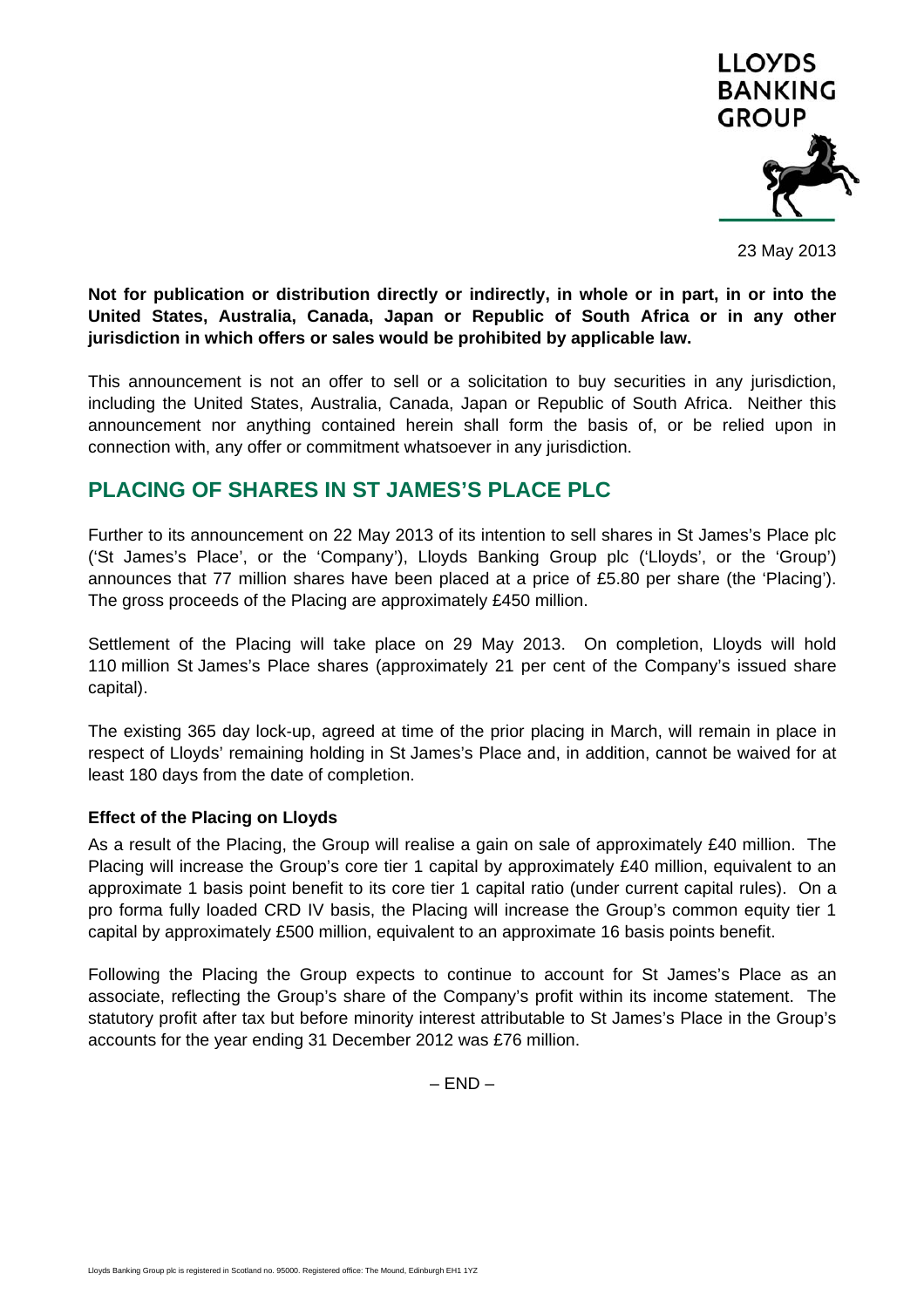For further information:

| <b>Lloyds Banking Group Investor Relations</b> |                      |
|------------------------------------------------|----------------------|
| <b>Charles King</b>                            | +44 (0) 20 7356 3537 |
| <b>Investor Relations Director</b>             |                      |
| Email: charles.king@finance.lloydsbanking.com  |                      |
|                                                |                      |

## **Lloyds Banking Group Corporate Affairs**  Matthew Young +44 (0) 20 7356 2231 Group Corporate Affairs Director Email: matt.young@lloydsbanking.com

The distribution of this announcement and the offer and sale of the Placing Shares in certain jurisdictions may be restricted by law. The Placing Shares may not be offered to the public in any jurisdiction in circumstances which would require the preparation or registration of any prospectus or offering document relating to the Placing Shares in such jurisdiction. No action has been taken by the seller or Merrill Lynch International or any of their respective affiliates that would permit an offering of the Placing Shares or possession or distribution of this announcement or any other offering or publicity material relating to such securities in any jurisdiction where action for that purpose is required.

This announcement is not for publication, distribution or release, directly or indirectly, in or into the United States of America (including its territories and possessions), Australia, Canada, Japan or Republic of South Africa or any other jurisdiction where such an announcement would be unlawful. The distribution of this announcement may be restricted by law in certain jurisdictions and persons into whose possession this document or other information referred to herein comes should inform themselves about and observe any such restriction. Any failure to comply with these restrictions may constitute a violation of the securities laws of any such jurisdiction.

This announcement is not for publication, distribution or release, directly or indirectly, in or into the United States (including its territories and dependencies, any State of the United States and the District of Columbia). The securities referred to herein have not been and will not be registered under the U.S. Securities Act of 1933, as amended (the '**Securities Act**'), and, subject to certain exemptions, may not be offered or sold in the United States or to, or for the account or benefit of, U.S. persons (as defined in Regulation S under the Securities Act). Neither this document nor the information contained herein constitutes or forms part of an offer to sell or the solicitation of an offer to buy securities in the United States. There will be no public offer of any securities in the United States or in any other jurisdiction. The Company has not been and will not be registered under the U.S. Investment Company Act of 1940, as amended.

In member states of the European Economic Area ('EEA') which have implemented the Prospectus Directive (each, a 'Relevant Member State'), this announcement and any offer if made subsequently is directed exclusively at persons who are 'qualified investors' within the meaning of the Prospectus Directive ('Qualified Investors'). For these purposes, the expression 'Prospectus Directive' means Directive 2003/71/EC (and amendments thereto, including the 2010 PD Amending Directive, to the extent implemented in a Relevant Member State), and includes any relevant implementing measure in the Relevant Member State and the expression '2010 PD Amending Directive' means Directive 2010/73/EU. In the United Kingdom this announcement is directed exclusively at Qualified Investors (i) who have professional experience in matters relating to investments falling within Article 19(5) of the Financial Services and Markets Act 2000 (Financial Promotion) Order 2005, as amended (the 'Order') or (ii) who fall within Article 49(2)(A) to (D) of the Order, and (iii) to whom it may otherwise lawfully be communicated.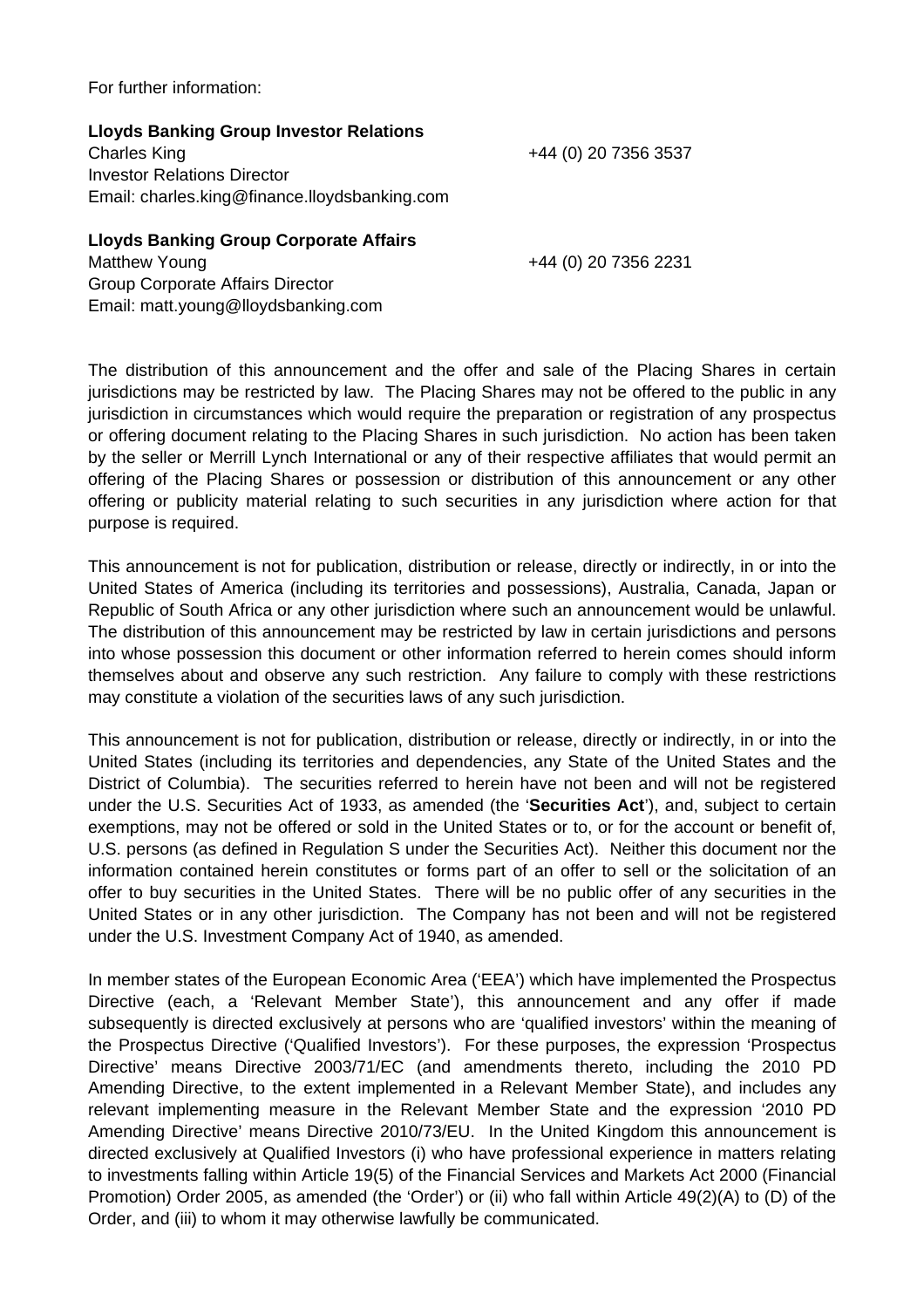This announcement is not an offer of securities or investments for sale nor a solicitation of an offer to buy securities or investments in any jurisdiction where such offer or solicitation would be unlawful. No action has been taken that would permit an offering of the securities or possession or distribution of this announcement in any jurisdiction where action for that purpose is required. Persons into whose possession this announcement comes are required to inform themselves about and to observe any such restrictions.

In connection with any offering of the Placing Shares, Merrill Lynch International and any of its affiliates acting as an investor for their own account may take up as a proprietary position any Placing Shares and in that capacity may retain, purchase or sell for their own account such Placing Shares. In addition they may enter into financing arrangements and swaps with investors in connection with which they may from time to time acquire, hold or dispose of Placing Shares. They do not intend to disclose the extent of any such investment or transactions otherwise than in accordance with any legal or regulatory obligation to do so.

Merrill Lynch International, which is authorised and regulated in the United Kingdom by the FSA, is acting on behalf of Lloyds and no one else in connection with any offering of the Placing Shares and will not be responsible to any other person for providing the protections afforded to any of its clients or for providing advice in relation to any offering of the Placing Shares. Merrill Lynch International will not regard any other person as its client in relation to the offering of the Placing Shares.

## **FORWARD LOOKING STATEMENTS**

This announcement contains forward looking statements with respect to the business, strategy and plans of the Lloyds Banking Group, its current goals and expectations relating to its future financial condition and performance. Statements that are not historical facts, including statements about the Group or the Group's management's beliefs and expectations, are forward looking statements. By their nature, forward looking statements involve risk and uncertainty because they relate to events and depend on circumstances that will or may occur in the future. The Group's actual future business, strategy, plans and/or results may differ materially from those expressed or implied in these forward looking statements as a result of a variety of risks, uncertainties and other factors, including, but not limited to, UK domestic and global economic and business conditions; the ability to derive cost savings and other benefits, including as a result of the Group's Simplification programme; the ability to access sufficient funding to meet the Group's liquidity needs; changes to the Group's credit ratings; risks concerning borrower or counterparty credit quality; instability in the global financial markets, including Eurozone instability and the impact of any sovereign credit rating downgrade or other sovereign financial issues; market-related risks including, but not limited to, changes in interest rates and exchange rates; changing demographic and market-related trends; changes in customer preferences; changes to laws, regulation, accounting standards or taxation, including changes to regulatory capital or liquidity requirements; the policies and actions of governmental or regulatory authorities in the UK, the European Union, or jurisdictions outside the UK in which the Group operates, including other European countries and the US; the implementation of the draft EU crisis management framework directive and banking reform following the recommendations made by the Independent Commission on Banking; the ability to attract and retain senior management and other employees; requirements or limitations imposed on the Group as a result of HM Treasury's investment in the Group; the ability to complete satisfactorily the disposal of certain assets as part of the Group's EC state aid obligations; the extent of any future impairment charges or write-downs caused by depressed asset valuations, market disruptions and illiquid markets; the effects of competition and the actions of competitors, including non-bank financial services and lending companies; exposure to regulatory scrutiny, legal proceedings, regulatory investigations or complaints, and other factors. Please refer to the latest Annual Report on Form 20-F filed with the US Securities and Exchange Commission for a discussion of certain factors together with examples of forward looking statements. The forward